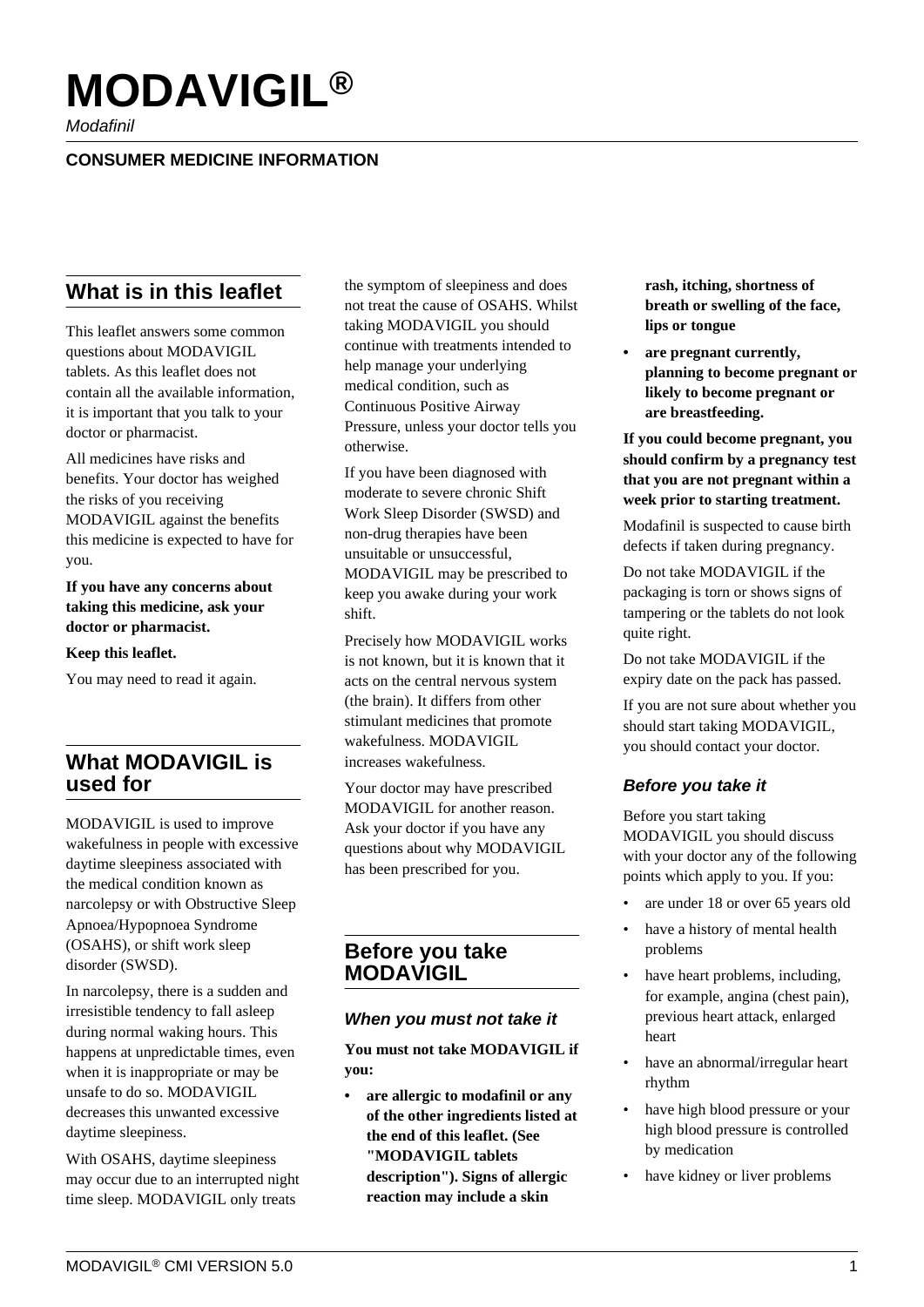- are taking hormonal contraceptives
- are pregnant, could become pregnant or are planning to become pregnant
- are currently receiving treatment for anxiety
- are breastfeeding
- are taking brain stimulants, such as methylphenidate
- are taking any medicines to treat depression, including those called monoamine oxidase inhibitors (MAOIs)
- are taking medicines to treat epilepsy or fits, such as phenytoin, carbamazepine and phenobarbitone
- are taking medicines to treat fungal infections, such as ketoconazole and itraconazole
- are taking medicines to help you sleep (sedatives)
- are taking rifampicin, an antibiotic used to treat tuberculosis
- are taking cyclosporin, a medicine used to stop organ transplant rejection
- are taking propranolol, a medicine used to treat, for example, high blood pressure, heart problems or migraine
- are taking warfarin, a medicine used to prevent unwanted blood clotting
- are taking theophylline, a medicine used in asthma and lung problems
- are taking any other medicines, including any available without a prescription from your pharmacy, supermarket or health food shop

Tell your doctor about any of the above before you take MODAVIGIL. Your doctor will discuss the risks and benefits of using MODAVIGIL.

### **How to take MODAVIGIL**

It is important that you take this medicine as directed by the doctor. Your doctor will tell you how much you should take, when and how often. Follow your doctor's instructions. If you are unsure ask your doctor or pharmacist.

#### **How much should you take**

Each MODAVIGIL tablet contains 100mg of modafinil.

The usual daily dose of modafinil depends on individual response. For sleepiness associated with narcolepsy or OSAHS, the dose ranges from 200mg to 400mg.

Each day you should take either:

- two MODAVIGIL tablets

or

- up to four MODAVIGIL tablets.

For SWSD, a dose of 200mg is recommended.

Do not exceed the recommended daily dose unless directed to do so by your doctor.

#### **When and how should you take the tablets**

For sleepiness associated with narcolepsy or OSAHS, you should take your MODAVIGIL tablets either:

- as two separate doses, one in the morning and one at midday,
- or

- as one dose, in the morning.

For narcolepsy or OSAHS, do not take your MODAVIGIL tablets later than midday, or you may have trouble sleeping at night.

For SWSD, you should take your MODAVIGIL tablets as a single dose 1 hour prior to commencing your shift work.

Swallow the tablets whole with a little water.

NOTE: Your doctor may start your treatment with less than two tablets a day.

If you need more than two tablets per day, your doctor should increase the dose stepwise, one additional tablet at a time, depending on how you respond to the treatment. The highest dose is four tablets per day.

If you are currently on another treatment for narcolepsy, your doctor will advise you how best to withdraw from that treatment and begin taking MODAVIGIL. Other stimulants used for narcolepsy may cause a "high" feeling. Be aware therefore that you may feel different as you withdraw from other stimulants.

MODAVIGIL only treats the symptom of sleepiness. Other treatments intended to help manage your underlying medical condition should still be used regularly, unless your doctor tells you otherwise. You should commence or continue disease-modifying interventions (for example, Continuous Positive Airway Pressure).

REMEMBER: This medicine is only for you. Only a doctor can prescribe it for you. Never give it to anyone else. It may harm them, even if their symptoms appear to be the same as yours.

## **If you forget to take it**

If you miss a dose of MODAVIGIL tablets, just take the next dose at your usual time. Do not take an extra dose to "catch up".

### **While you are taking MODAVIGIL**

#### **Things you must do**

**If you could become pregnant, you should confirm by a pregnancy test that you are not pregnant within a week prior to starting treatment.**

**Tell your doctor if you are planning to become pregnant.**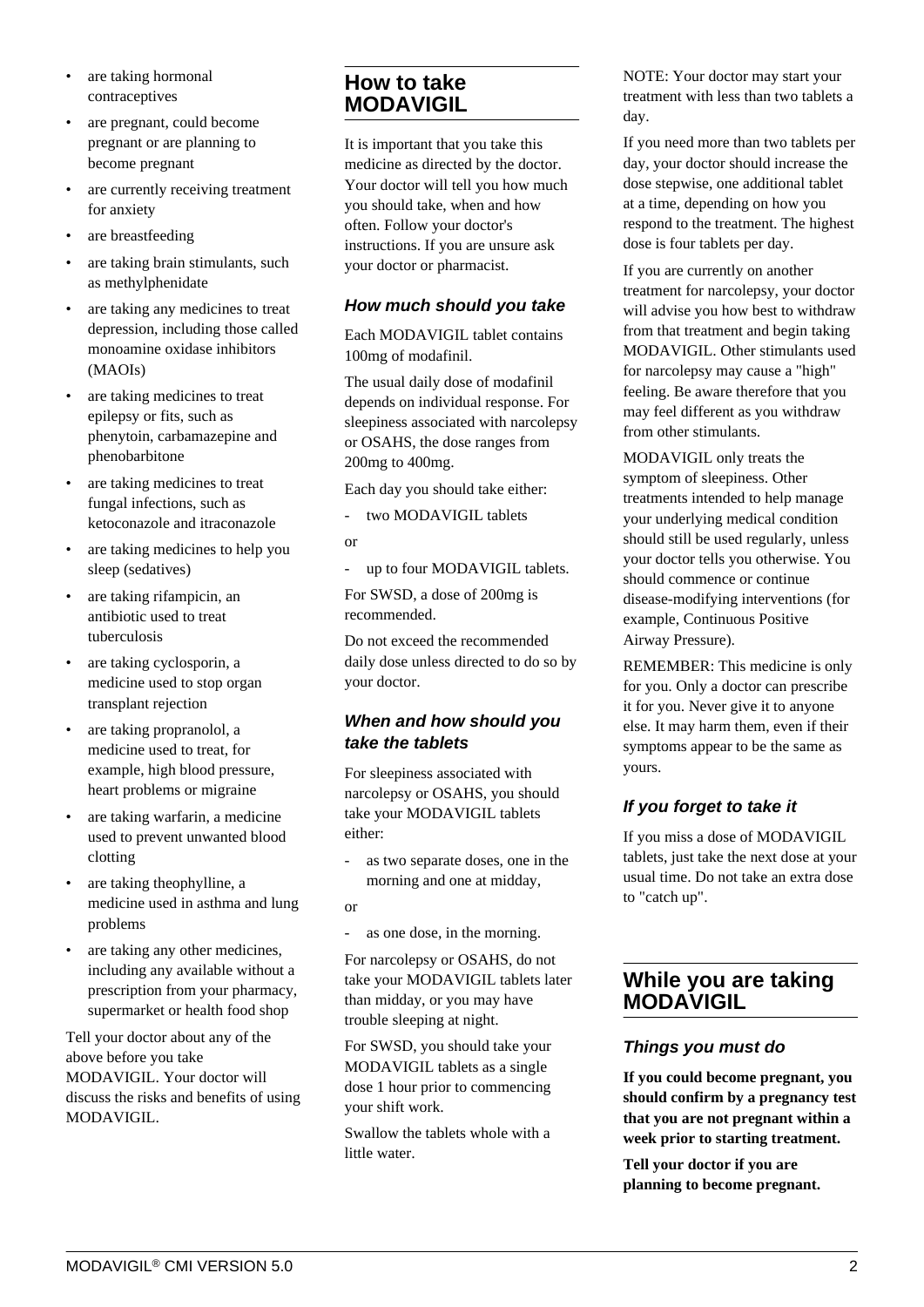**If you become pregnant while you are taking MODAVIGIL, stop taking it and tell your doctor immediately.**

**If you are about to be started on any new medicine, tell your doctor and pharmacist that you are taking MODAVIGIL.**

**Tell your doctor if you believe that MODAVIGIL is not helping your condition. Your doctor may need to change the dose.**

#### **Things you must not do**

Do not give MODAVIGIL to anyone else, even if they have the same symptoms as you.

### **Things to be careful of**

MODAVIGIL may reduce the effectiveness of hormonal contraceptives (including the contraceptive pill, implants, injectables and some intrauterine devices (IUDs)).

If you are using hormonal contraception, you should use an alternative non-hormonal method of birth control together with your current contraceptive whilst taking MODAVIGIL and for 2 months after you stop treatment with MODAVIGIL.

Do not drive or operate machinery until you know how MODAVIGIL affects you.

# **Side Effects**

MODAVIGIL may cause you to have a serious rash.

Stop MODAVIGIL and call your doctor right away or get emergency treatment if you have a skin rash, hives, sores in your mouth, or your skin blisters and peels, or if you have any sudden wheeziness, difficulty in breathing, swelling, rash or itching (especially affecting the whole body).

MODAVIGIL may cause the following side effects in some people. In clinical studies, these side effects also occurred in people who received non-active (sugar) tablets. Tell your doctor if you notice any of these:

- headache
- nausea
- diarrhoea
- dry mouth
- poor appetite
- runny nose
- sore throat
- nervous feeling
- dizziness
- back pain
- feeling anxious
- upset stomach
- trouble sleeping

Tell your doctor immediately if any of the following occur:

- skin rash, hives, sores in your mouth, or your skin blisters and peels,
- swelling of your face, eyes, lips, tongue or throat,
- trouble swallowing or breathing
- fever, shortness of breath, swelling of the legs, yellowing of the skin or white of the eyes or dark urine.
- mental (psychiatric) symptoms. including depression, anxiety, aggression, agitation, irritability, hallucinations, mania, thoughts of suicide or other mental problems.
- Chest pain or abnormal heart beats
- Fits or convulsions

Other side effects not listed above may also occur in some patients. Tell your doctor if you notice anything that makes you feel unwell. Do not be alarmed by this list of possible side effects. You may not experience any of them.

## **Overdosage**

Immediately telephone your doctor, or the Poisons Information Centre (telephone 13 11 26 in Australia or 0800 764 766 in New Zealand), or go to the emergency department of your nearest hospital, if you think you or anyone else may have taken too much MODAVIGIL. Do this, even if there are no signs of discomfort or poisoning.

## **MODAVIGIL tablets description**

Each MODAVIGIL tablet contains 100mg of modafinil.

Each tablet also contains the following inactive ingredients:

- lactose
- starch- pre-gelatinised maize
- microcrystalline cellulose
- sodium croscarmellose
- povidone
- magnesium stearate.

MODAVIGIL tablets are white, capsule-shaped, debossed with "100" on one side.

Each pack contains either 10, 30 or 60 tablets.

#### **Storage**

Keep MODAVIGIL tablets in the original pack until it is time to take them.

Store MODAVIGIL tablets below 25°C. Keep the pack in a cool, dry place and away from direct heat and sunlight.

Do not store MODAVIGIL tablets in the bathroom or near a sink.

Keep MODAVIGIL tablets where children cannot reach them. A locked cupboard at least one-and-a-half metres above the ground is a good place to store medicines.

The Australian Registration Number is AUST R 168497.